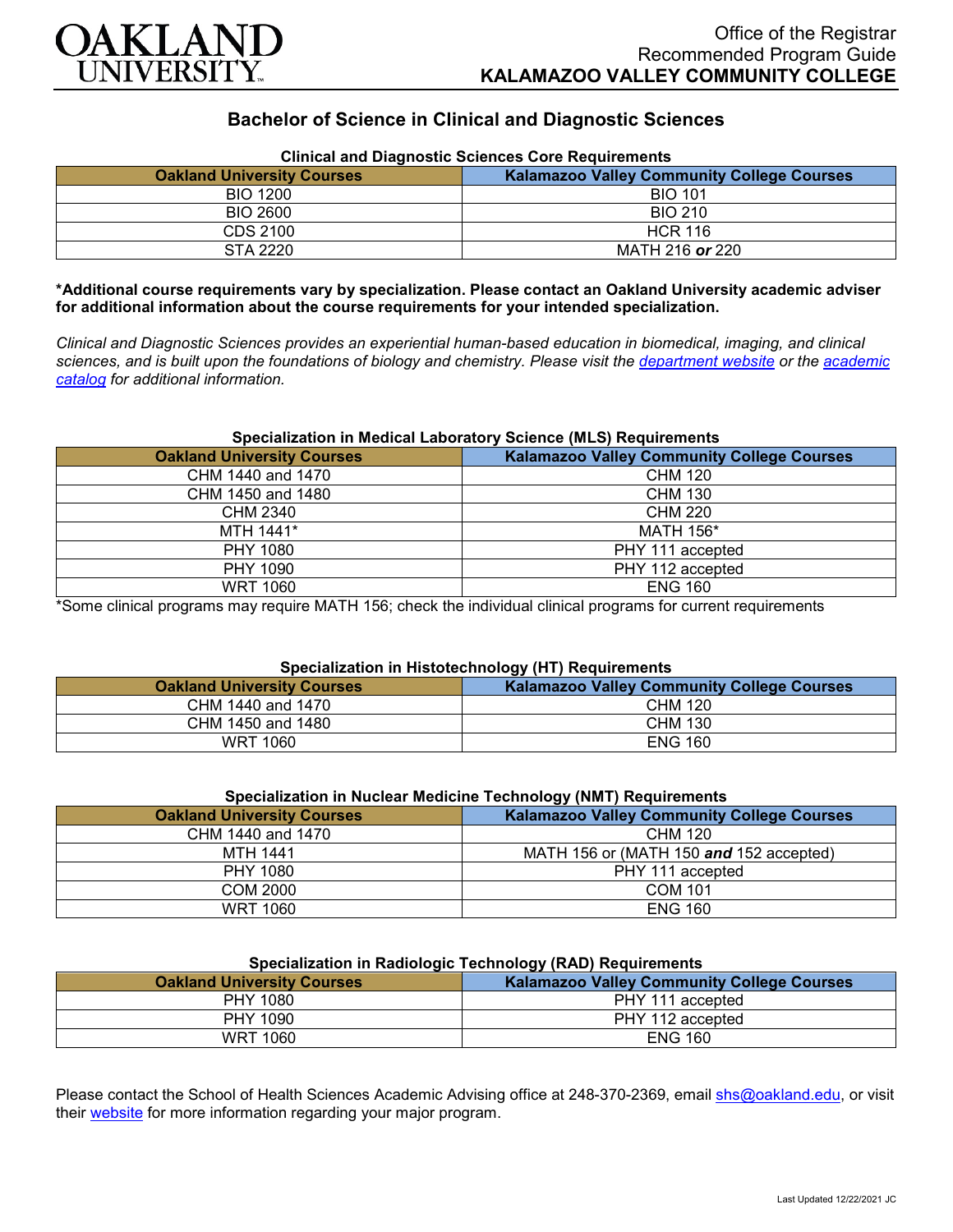

# **Bachelor of Science in Clinical and Diagnostic Sciences**

| Clinical and Diagnostic Sciences Core Requirements |                                                   |
|----------------------------------------------------|---------------------------------------------------|
| <b>Oakland University Courses</b>                  | <b>Kalamazoo Valley Community College Courses</b> |
| <b>BIO 1200</b>                                    | <b>BIO 101</b>                                    |
| BIO 2100, 2101 and 2600                            | <b>BIO 210</b>                                    |
| CDS 2100                                           | <b>HCR 116</b>                                    |
| STA 2220                                           | MATH 216 or 220                                   |

**Clinical and Diagnostic Sciences Core Requirements**

**\*Additional course requirements vary by specialization. Please contact an Oakland University academic adviser for additional information about the course requirements for your intended specialization.**

*Clinical and Diagnostic Sciences provides an experiential human-based education in biomedical, imaging, and clinical sciences, and is built upon the foundations of biology and chemistry. Please visit the [department website](https://www.oakland.edu/shs/clinical-and-diagnostic-sciences/) or the [academic](http://catalog.oakland.edu/preview_program.php?catoid=53&poid=8663)  [catalog](http://catalog.oakland.edu/preview_program.php?catoid=53&poid=8663) for additional information.*

### **Specialization in Pre-Clinical Professions (Medicine, Dentistry, Optometry, Veterinary Medicine) Requirements**

| <b>Oakland University Courses</b>               | <b>Kalamazoo Valley Community College Courses</b> |
|-------------------------------------------------|---------------------------------------------------|
| CHM 1440 and 1470                               | <b>CHM 120</b>                                    |
| CHM 1450 and 1480                               | <b>CHM 130</b>                                    |
| CHM 2340, 2350, and 2370                        | CHM 220 and 230                                   |
| PHY 1010 and 1100                               | <b>PHY 111</b>                                    |
| PHY 1020 and 1110                               | <b>PHY 112</b>                                    |
| <b>WRT 1060</b>                                 | <b>ENG 160</b>                                    |
| Elective Credits (more options available at OU) | ENG 110; MATH 156; MATH 160; PSY 160; WPE 130     |

#### **Specialization in Pre-Pharmacy Requirements**

| <b>Oakland University Courses</b> | <b>Kalamazoo Valley Community College Courses</b> |
|-----------------------------------|---------------------------------------------------|
| CHM 1440 and 1470                 | <b>CHM 120</b>                                    |
| CHM 1450 and 1480                 | CHM 130                                           |
| CHM 2340, 2350, and 2370          | CHM 220 and 230                                   |
| MTH 1554                          | MATH 160                                          |
| PHY 1010 and 1100                 | <b>PHY 111</b>                                    |
| WRT 1060                          | <b>ENG 160</b>                                    |

#### **Specialization in Pre-Physician Assistant Requirements**

| <b>Oakland University Courses</b> | <b>Kalamazoo Valley Community College Courses</b> |
|-----------------------------------|---------------------------------------------------|
| <b>BIO 1201</b>                   | Satisfied by completing (BIO 101 and 104)         |
| CHM 1440 and 1470                 | <b>CHM 120</b>                                    |
| CHM 1450 and 1480                 | <b>CHM 130</b>                                    |
| <b>CHM 2340</b>                   | <b>CHM 220</b>                                    |
| NTR 2500                          | <b>WPE 130</b>                                    |
| PHY 1010 and 1100                 | <b>PHY 111</b>                                    |
| <b>PSY 1000</b>                   | <b>PSY 150</b>                                    |
| <b>PSY 2250</b>                   | <b>PSY 160</b>                                    |
| <b>WRT 1060</b>                   | <b>ENG 160</b>                                    |

Please contact the School of Health Sciences Academic Advising office at 248-370-2369, email [shs@oakland.edu,](mailto:shs@oakland.edu) or visit their [website](http://www.oakland.edu/shs/advising) for more information regarding your major program.